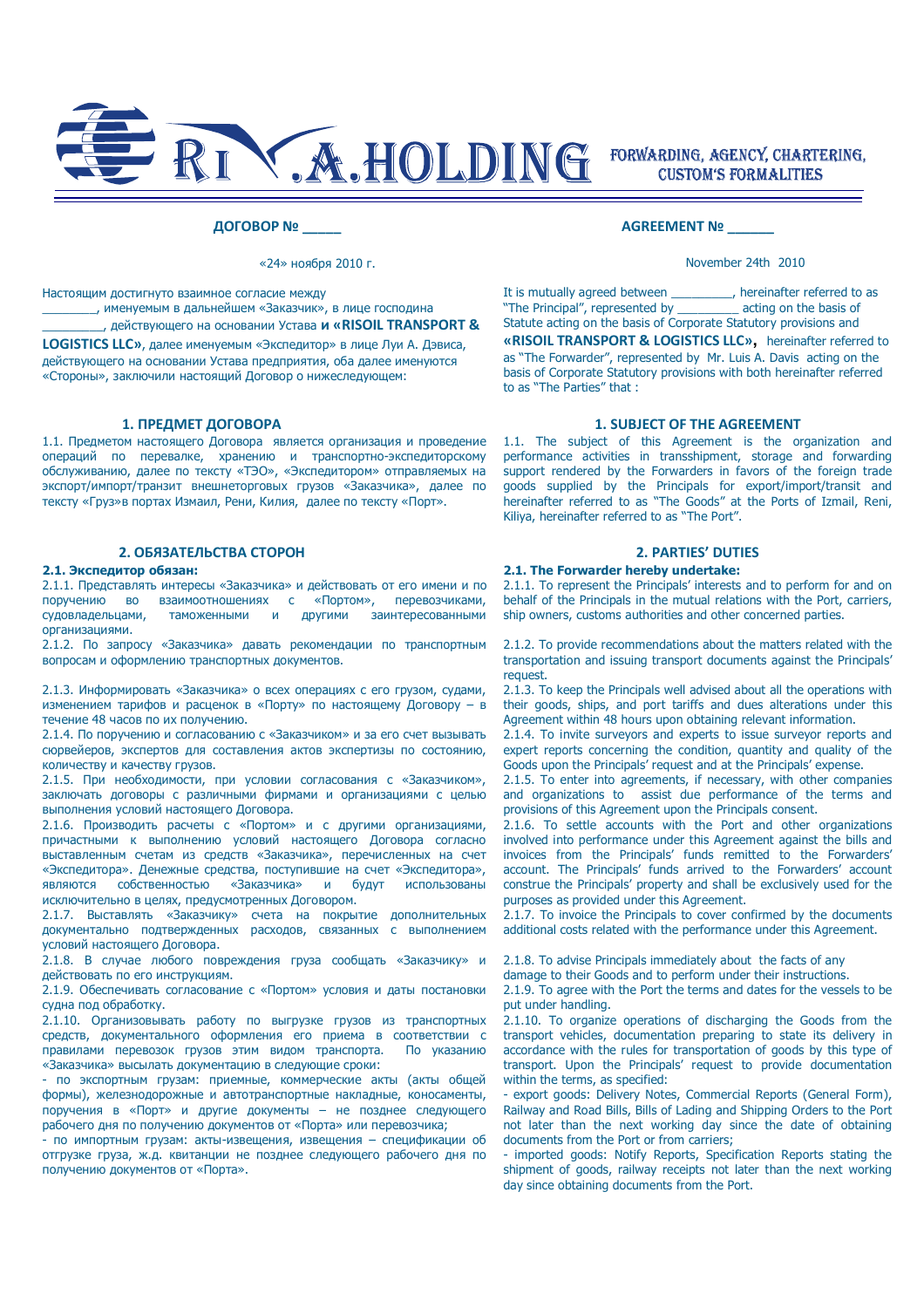2.1.11. Согласовывать с «Заказчиком» объем, сроки и условия импорта/экспорта груза, его перегрузку, срок транспортировки. Отправка груза производится согласно инструкций «Заказчика», если они не противоречат таможенным правилам.

2.1.12. По отдельному поручению «Заказчика» организовывает в «Порту» проведение работ по взвешиванию груза, определению качества товара, отбору образцов, сдаче груза на месте, выдавая в установленном порядке заявки соответствующим организациям на производство работ.

2.1.13. Выдает непосредственным исполнителям:

- поручения на отгрузку груза из «Порта»;

- документы, необходимые для осуществления государственного таможенного контроля;

- представляет информацию об отправленном грузе (вес, количество связок, вагонов).

2.1.14. За отдельную плату выполняет другие поручения «Заказчика» с возмещением расходов за услуги, не предусмотренные настоящим Договором.

2.1.15. Производит оформление коносаментов и всех необходимых грузовых документов по данным независимого сюрвейера.

2.2.1. Обеспечить завоз грузов в порт в сроки и объемы, в соответствии с месячным планом завоза.

2.2.2. При отправке груза в «Порт», в договоре перевозки (накладной) в графе «Получатель», указывать наименование «Заказчика» с подачей вагонов на подъемные пути «Порта».

2.2.3. Выдавать «Экспедитору» поручения на погрузку судна. Поручение должно содержать условия оформления коносамента и другие необходимые реквизиты. Поручения, не имеющие всех необходимых реквизитов, считаются неврученными.

2.2.4. Обеспечить лицензирование и декларирование груза и предоставить копии лицензий и деклараций и документы для таможенного оформления.

2.2.5. Регулировать с перевозчиком/получателем вопросы качества груза и веса, предъявленного к погрузке на судно, если при определении веса груза по осадке судна выявилось несоответствие его с весом указанным в ж/д накладных, а также простоя судна в связи с этими причинами или изза отсутствия груза (несвоевременный завоз).

2.2.6. Выдавать «Экспедитору» необходимую информацию о свойствах грузов и способе их переработки для выполнения его поручений, в том числе условия контрактов по особым способам хранения и перевалки, и своевременно предоставляет в распоряжение «Экспедитора» все требуемые транспортные товаросопроводительные документы, включая сертификаты для приложения к привозным документам при передаче грузов смежным видом транспорта.

2.2.7. Обеспечить поставку грузов по согласованной номенклатуре и в соответствии с подтвержденным месячным объемом завоза грузов в «Порт».

2.2.8. Выдать «Экспедитору» инструкции на отгрузку грузов не позднее, чем за 5 суток до прибытия судна в «Порт».

2.2.9. Производит расчеты с «Экспедитором» за выполненные работы и оказанные услуги по согласованным ставкам в установленном порядке и срокам.

2.2.10. Возместить «Экспедитору» расходы, связанные с выполнением условий настоящего Договора, а также дополнительные фактические расходы по выполнению отдельных поручений (п. 2.1.14).

3.1. За услуги, предоставленные предметом настоящего Договора, «Заказчик» оплачивает «Экспедитору» расходы по согласованным ставкам и срокам, которые оговариваются Приложениями к настоящему Договору, которые являются неотъемлемой частью настоящего Договора.

3.2. Ставки, указанные в Приложениях к настоящему Договору, пересматриваются с учетом изменений действующих цен, тарифов, сборов.

3.3. После окончания работ по настоящему Договору Стороны составляют акт выполненных работ, на основании которого «Экспедитор» выставляет окончательный счет с указанием суммы доплаты за фактически выполненные работы, который оплачивается «Заказчиком» в течение 3-х банковских дней со дня получения счета.

2.1.11. To settle with the Principals quantities, terms and conditions for imported/exported goods, handling, time for transportation. Shipment of goods to be subject to the Principals' instructions unless they fall into contradictions with the customs rules.

2.1.12. To arrange with the Port subject to the Principals' special instructions carrying on works on weighing, defining quality of the Goods, samples taking, delivery at place issuing in due order relevant requests to the involved organizations for rendering services. 2.1.13. To issue to the direct executors:

Shipping Orders to ship Goods from the Port;

Documentation required to carry on State Customs clearance;

Provide information on the shipped Goods (weight, number of packages; bundles, etc; number of railway cars).

2.1.14. To perform other requests of the Principals at the separate fee with reimbursement expenses for the services not specified under this **Agreement** 

2.1.15. To issue Bills of Lading and all the necessary cargo documents subject to the data provided by independent surveyor.

### **2.2. «Заказчик» обязан: 2.2. The Principal hereby undertake:**

2.2.1. To provide the delivery of their Goods to the Port within terms and quantities according to the monthly supply schedule.

2.2.2. When the Goods are being supplied to the Port the carriage contract (Bill) shall contain in the "Consignee" field the name of Principals and to provide the placement of railway cars to the Port railway station.

2.2.3. To provide the Forwarders with Shipping Orders as required to load cargo on board the ship. The Shipping Order must contain the terms and conditions on which Bills of Lading are issued and other necessary instructions. The Shipping Orders which don't contain all the necessary records shall be regarded as non-issued.

2.2.4. To provide obtaining licenses and declarations for the Goods and provide copies of these documents for obtaining the Customs clearance.

2.2.5. To settle with carriers/consignees the matters of weight and quality of the Goods ordered for shipping on board the vessel should any discrepancies be found during defining weight of the Goods against vessel's draught as specified in the Railway Bill and the delay of the vessel take place due to these reasons or due to lack of the Goods (delayed delivery).

2.2.6. To provide the Forwarders necessary data about the properties of cargo and manner of their handling, including terms and provisions of contracts for special methods of storage and transshipment and duly supply the Forwarders with all the necessary documents including any certificates to be attached to the Goods and transport documents as may be necessary for the Goods transshipment o other transport facilities.

2.2.7. To provide the Goods supply under agreed nominations and subject to the approved monthly schedule of their delivery to the Port.

2.2.8. To supply the Forwarders instructions for the Goods shipping not later than five (5) days prior the vessel's arrival at the Port.

2.2.9. To settle accounts with the Forwarders for the work done and services rendered at the agreed rates under established procedure and within agreed terms.

2.2.10. To reimburse the Forwarders' expenditures related to their performance under this Agreement and additional actual expenses associated with separate requests as specified under 2.1.14.

## **3. ПОРЯДОК РАСЧЕТА 3. SETTLING ACCOUNTS**

3.1. The Principals pay to the Forwarders for their services rendered according to the Subject of this Agreement at the agreed rates and within terms as specified in the Addendum to this Agreement which construes the incorporated part of the Agreement.

3.2. The rates specified in the Addendum (Addenda) to this Agreement are subject to the review according to changes in existing prices, dues and charges.

3.3. Upon completion of their performance under this Agreement the Parties shall issue a report of the work done on which basis the Forwarders shall issue the final invoice stating the surcharge payable for the work actually done to be settled by the Principals within three (3) banking days since the date of handing the invoice.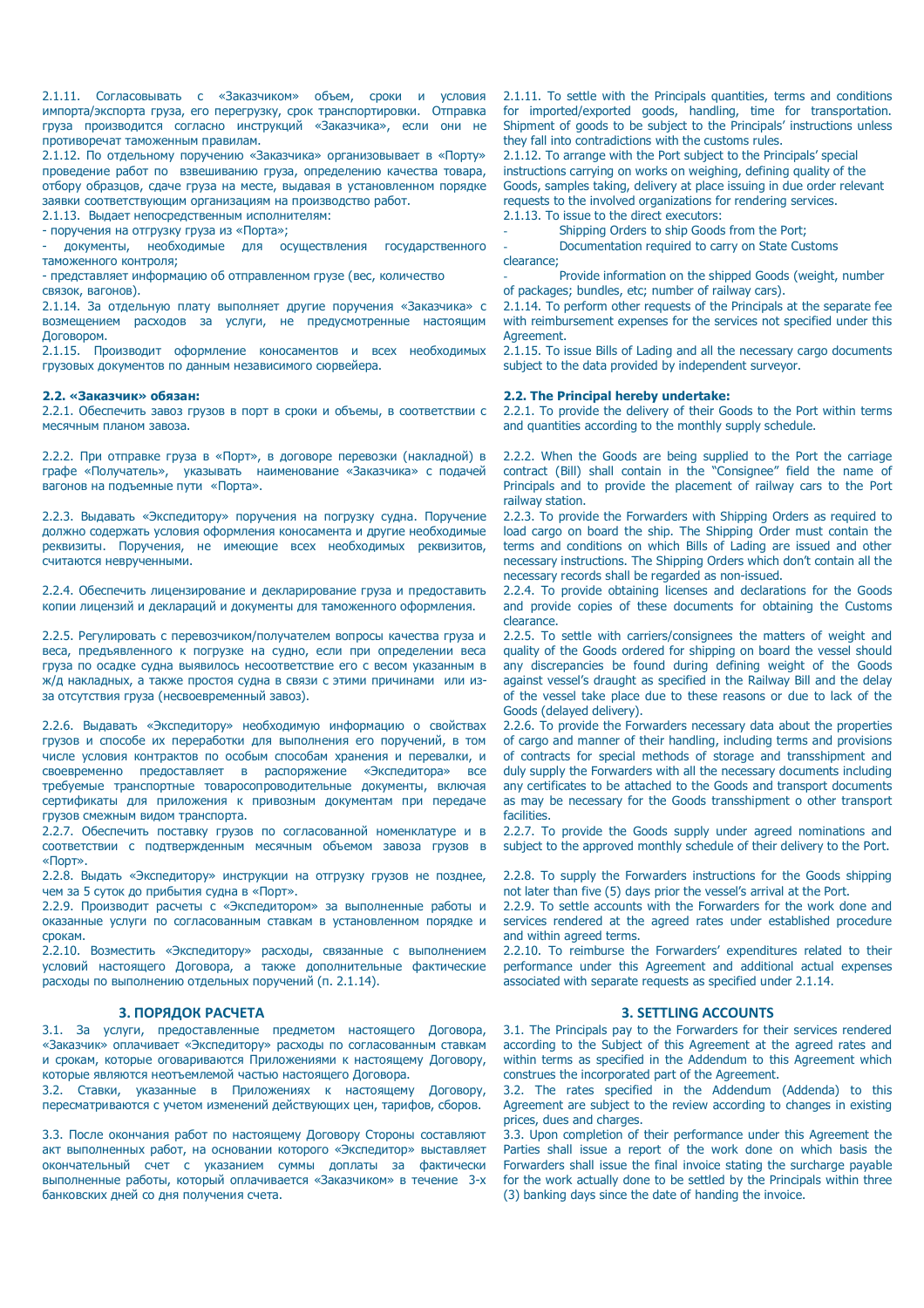3.4. Ставки за перевалку, хранение грузов и другие услуги, оказываемые «Портом», вознаграждение «Экспедитору» рассчитываются в долларах США.

## **4. ОТВЕТСТВЕННОСТЬ СТОРОН 4. PARTIES LIABILITY**

4.1. Стороны несут взаимную ответственность за неисполнение или ненадлежащее исполнение своих обязательств по настоящему Договору в соответствии с действующим законодательством Украины.

4.2. В случае неисполнения условий настоящего Договора, Сторона виновная в неисполнении возмещает другой Стороне все понесенные убытки в полном объеме.

4.3. Сторона, которая привлекла третье лицо к исполнению своего обязательства по Договору, несет перед другой Стороной ответственность за неисполнение либо ненадлежащее исполнение обязательства третьей Стороной, как за свои собственные действия.

4.4. При невыполнении условий настоящего Договора, виновная Сторона оплачивает другой Стороне пеню в размере двойной учетной ставки НБУ за каждый день просрочки исполнения обязательств.

**5. ФОРС-МАЖОР 5. FORCE MAJEURE**<br> **6. FORCE MAJEURE**<br> **5. FORCE MAJEURE**<br> **6. FORCE MAJEURE**<br> **5.1. Should the force-majeure situation arise** 5.1. В случае возникновения форс-мажорных обстоятельств, препятствующих полному или частичному выполнению какой-либо из сторон принятых на себя обстоятельств по настоящему Договору, а именно: пожар, наводнение, землетрясение, войны, забастовки, действия местных властей, эмбарго, валютные ограничения, сезонных природных явлений, в частности замерзание моря, проливов, портов, закрытие путей, проливов и др. срок выполнения обязательств продлеваются соразмерно сроку действия непреодолимой силы.

5.2. Если вышеназванные обстоятельства продолжаются более 3-х месяцев каждая из сторон вправе приостановить дальнейшее выполнение своих обязательств по Договору, при этом ни одна из сторон не будет иметь права требовать от другой стороны компенсации возможных потерь.

5.3. Сторона, оказавшаяся не в состоянии выполнить свои обязательства вследствие форс-мажорных обстоятельств, обязана немедленно, но не позднее 5-ти дней с начала действия таких обстоятельств, известить об этом другую сторону.

В случае, если извещение о форс-мажорных обстоятельствах будет передано в более поздний срок, сторона, передавшая его, лишается права ссылаться в дальнейшем на такие обстоятельства.

5.4. Справка, выданная соответствующей Торгово-Промышленной Палатой страны, где имели место обстоятельства непреодолимой силы, будет достаточным доказательством действия таких обстоятельств. Возникновение указанных обстоятельств не является основанием для отказа Заказчика от оплаты за услуги, оказанные Исполнителем до их возникновения.

6.1. Стороны должны принять все меры по урегулированию возникших вопросов и разногласий путем переговоров. Любой спор, возникающий по настоящему Договору или в связи с ним, подлежит передаче на рассмотрение и окончательное разрешение в Международный коммерческий арбитражный суд при Торгово-промышленной палате Украины. Стороны согласны с тем, что в процессе рассмотрения и разрешения спора будет применяться Регламент Международного коммерческого арбитражного суда при Торгово-промышленной палате Украины. Правом, регулирующим настоящий Договор, является материальное право Украины.

### **7. ПРОЧИЕ УСЛОВИЯ 7. GENERAL TERMS**

7.1. Настоящий Договор вступает в силу от даты его подписания Сторонами и действует до **31.12.2010** года. Договор может быть расторгнут только по согласованию Сторон.

7.2. Все изменения и соглашения к настоящему Договору действительны в том случае, если они совершены в письменной форме и подписаны уполномоченными на то лицами. Все дополнения, изменения и приложения являются неотъемлемой частью настоящего Договора.

7.3. Для более оперативного решения вопросов «Заказчик» высылает «Экспедитору» информацию, инструкции и документы по факсу с последующей отправкой оригиналов по почте.

3.4. The rates for cargo storage, transshipment and other services rendered by the Port, Forwarders' Fee shall be quoted in USA-Dollars.

4.1. The Parties shall bear mutual liability for non-performance or undue performance of their duties under this Agreement according to the existing laws of Ukraine.

4.2. In case of failure to perform under the terms and provisions of this Agreement the Party making such fault shall reimburse another Party all the incurred losses and damage in full value.

4.3. The Party involving any third party to perform its duties under this Agreement is liable to the other Party for non-performance or undue performance by the third party as for its own failures.

4.4. In case of failure to perform under the terms and provisions of this Agreement the Party at fault shall pay to the other Party the interest charge at the double rate of the National Bank of Ukraine for each day of delay in performance.

5.1. Should the force-majeure situation arise preventing either Party to perform entirely or partly under this Agreement, including but not limited to Fire, Flood, Earthquake, War, Strikes, Local Authorities Restrictions, Sanctions, Currency Restrictions, Seasonal Natural Phenomena, in particular sea, waterways and Port freezing, restricted waterways, straits, canals passage, etc. the terms of performance shall be prolonged to the time commensurable with the time of such effects.

5.2. Should such situations last for more than three (3) months either Party shall have right to stop further performance under this Agreement at their discretion and in such a case neither Party shall be entitled to claim another Party to reimburse any possible losses.

5.3. The Party disabled from performance under this Agreement due to such circumstances shall immediately but in no case later than five (5) days since the commencement of such circumstances advise another Party in writing about such a situation. Should the notification of force majeure be issued within longer terms the Party issued same shall be deprived to further refer to such circumstances.

5.4. The confirmation issued by the respective Chamber of Commerce in a country where such circumstances occurred shall be sufficient proof of existence of such a situation. The arising of such circumstances shall not be treated as reasonable grounds for the Principals not to pay for services rendered by the Forwarders prior their emergence.

### **6. АРБИТРАЖ 6. АРБИТРАЖ** 6. АВИТРАТІОН

6.1. The Parties shall take all the reasonable steps to settle amicably any arising disputes and discrepancies by means of negotiations. Any dispute arising our of the present Agreement or in connection with it is to be referred for consideration and final settlement to the International Commercial arbitration Court at the Ukrainian Chamber of Commerce and Industry. The Parties agree that as the consideration and settlement of the dispute the Rules of the International Commercial arbitration Court at the Ukrainian Chamber of Commerce and Industry shall apply. The present Agreement shall be regulate by the substantive law of Ukraine.

7.1. This Agreement shall come into effect at the time of signing by the two Parties and shall be valid till **December 31, 2010.** The Agreement may be cancelled only upon the two Parties mutual agreement

7.2. Any amendments and supplementary clauses to this Agreement shall be only valid provided they are made in writing and signed by authorized persons. All the amendments, addenda and additions shall be fully incorporated with this Agreement.

7.3. To assist in more prompt solution of any arising matters the Principals shall sully the Forwarders necessary information, instructions and documents via fax with further originals delivery by mail.